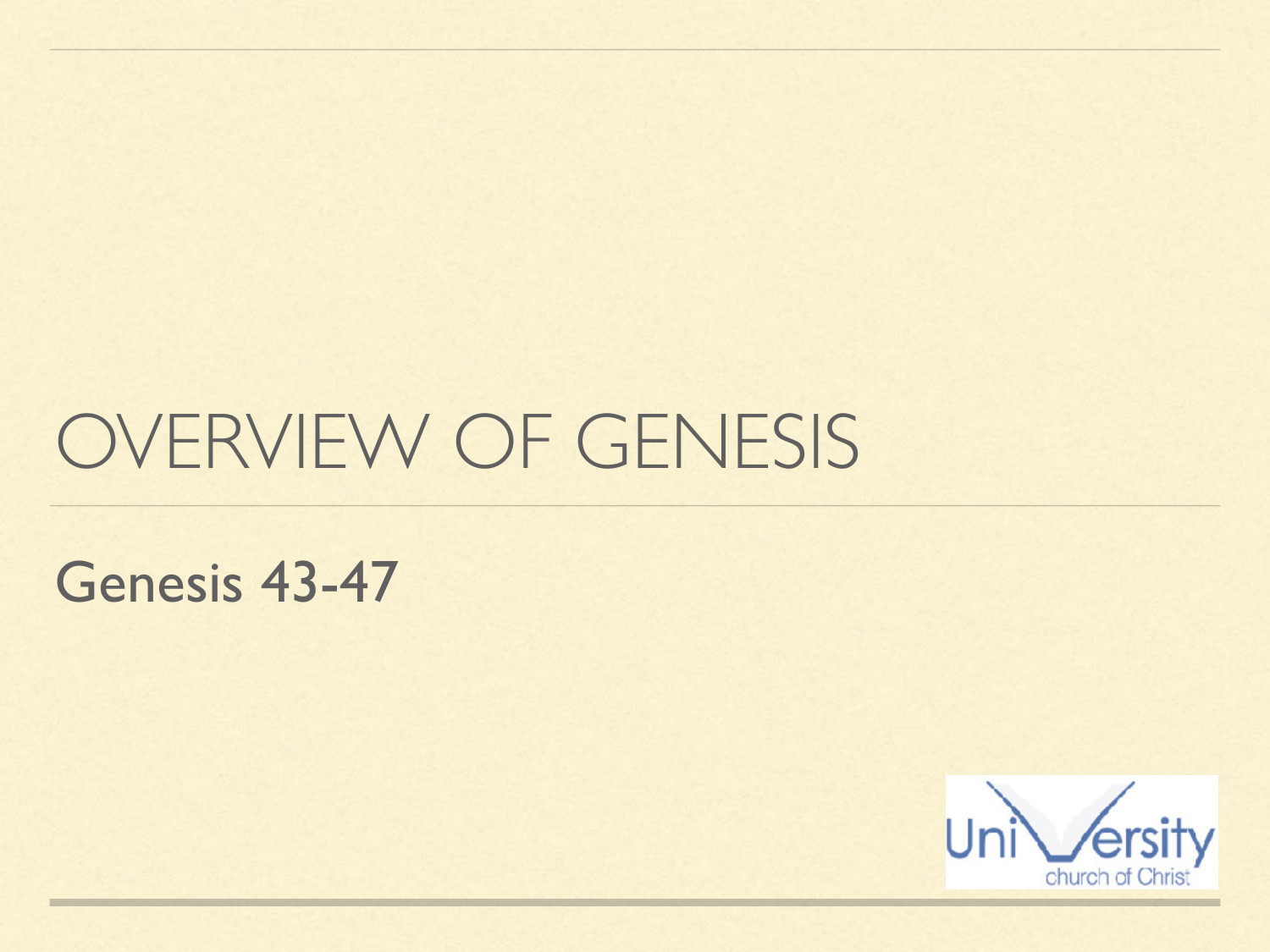■ Israel Sends His Sons Back to Egypt (43:1-15)

- Genesis 43:8 Judah said to his father Israel, "Send the lad with me and we will arise and go, that we may live and not die, we as well as you and our little ones."
- Supph's Brothers Return to Egypt (43:16-30)
	- Genesis 43:23 He said, "Be at ease, do not be afraid. Your God and the God of your father has given you treasure in your sacks; I had your money." Then he brought Simeon out to them.
- **Depart 19 In Apple 2 Share a Meal (43:31-34)** 
	- Genesis 43:34 He took portions to them from his own table, but Benjamin's portion was E. five times as much as any of theirs. So they feasted and drank freely with him.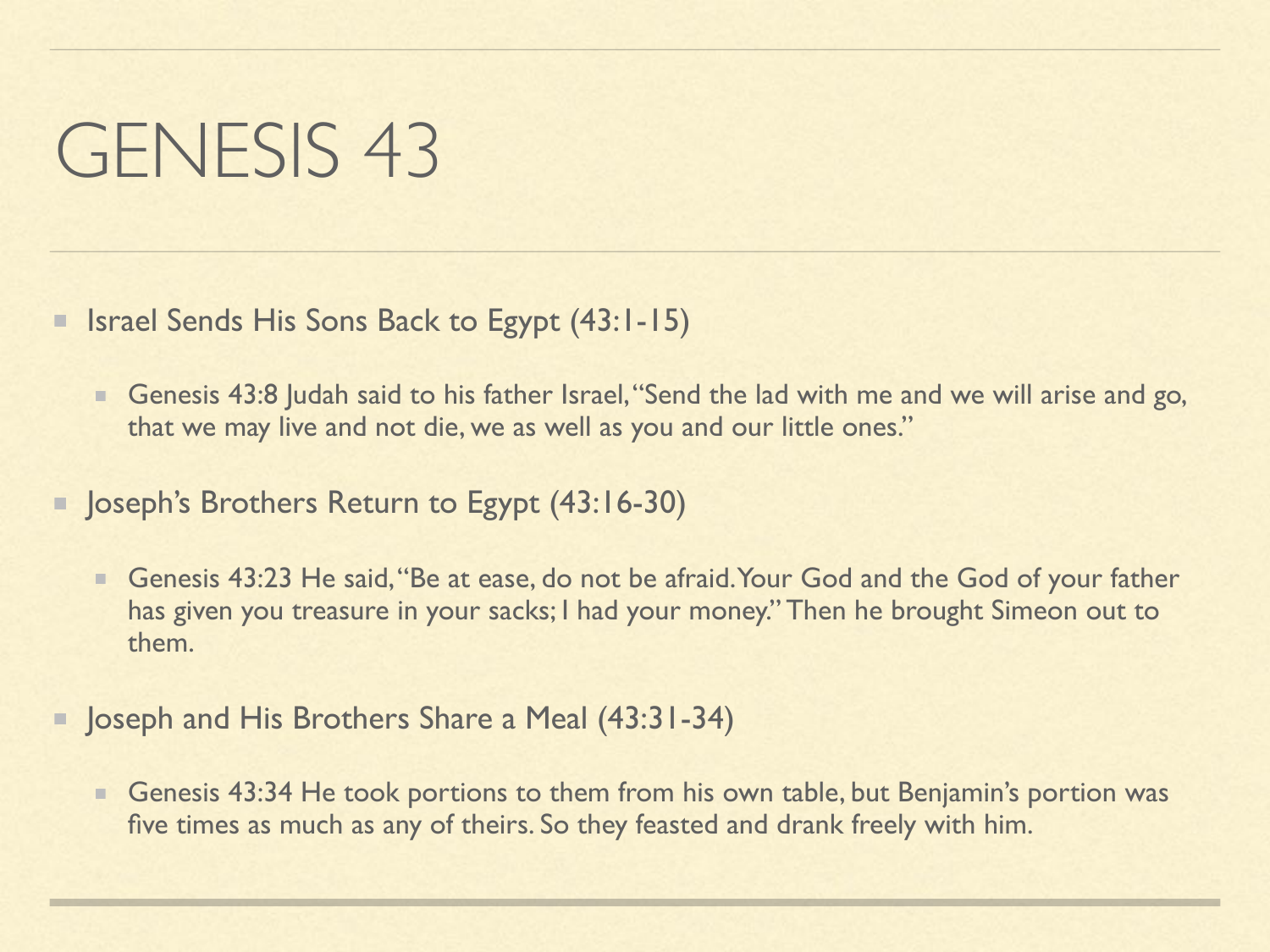- A Silver Cup is Placed in Benjamin's Sack (44:1-9)
	- Genesis 44:8 "Behold, the money which we found in the mouth of our sacks we have  $\blacksquare$ brought back to you from the land of Canaan. How then could we steal silver or gold from your lord's house?"
- The Cup is Found (44:10-13) ш
	- Genesis 44:13 Then they tore their clothes, and when each man loaded his donkey, they  $\blacksquare$ returned to the city.
- **Judah Pleads with Joseph (44:14-34)** 
	- Genesis 44:32 For your servant became surety for the lad to my father, saying, 'If I do not  $\blacksquare$ bring him back to you, then let me bear the blame before my father forever.'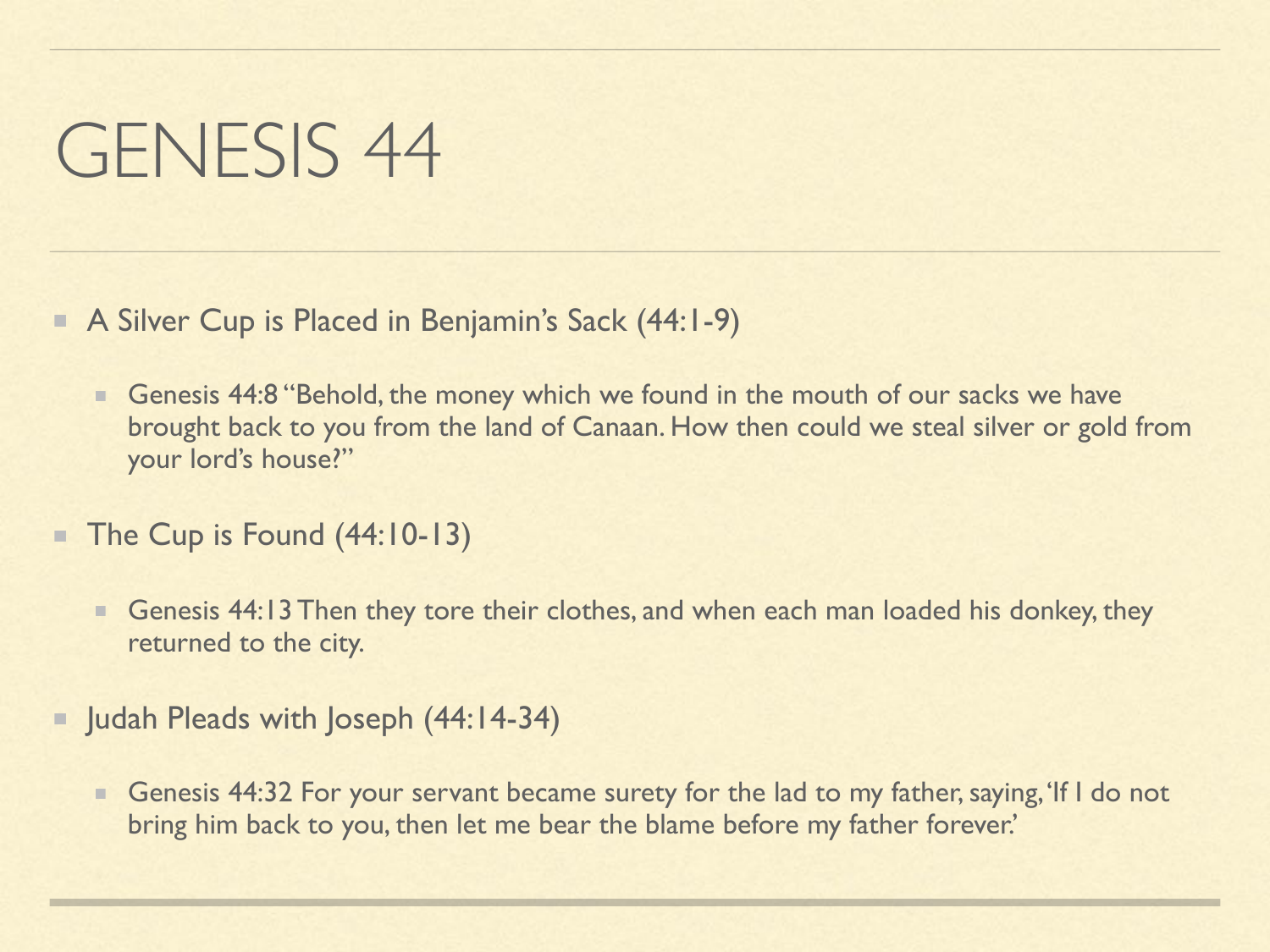**Joseph Reveals His Identity (45:1-15)** 

- Genesis 45:7 "God sent me before you to preserve for you a remnant in the earth, and to  $\begin{array}{c} \begin{array}{c} \begin{array}{c} \begin{array}{c} \end{array} \end{array} \end{array} \end{array} \end{array} \end{array}$ keep you alive by a great deliverance."
- Pharaoh is Pleased for Joseph (45:16-20)
	- Genesis 45:19 "Now you are ordered, 'Do this: take wagons from the land of Egypt for your little ones and for your wives, and bring your father and come."
- Joseph's Brothers Return to Israel (45:21-28)
	- Genesis 45:27 When they told him all the words of Joseph that he had spoken to them, and when he saw the wagons that Joseph had sent to carry him, the spirit of their father Jacob revived.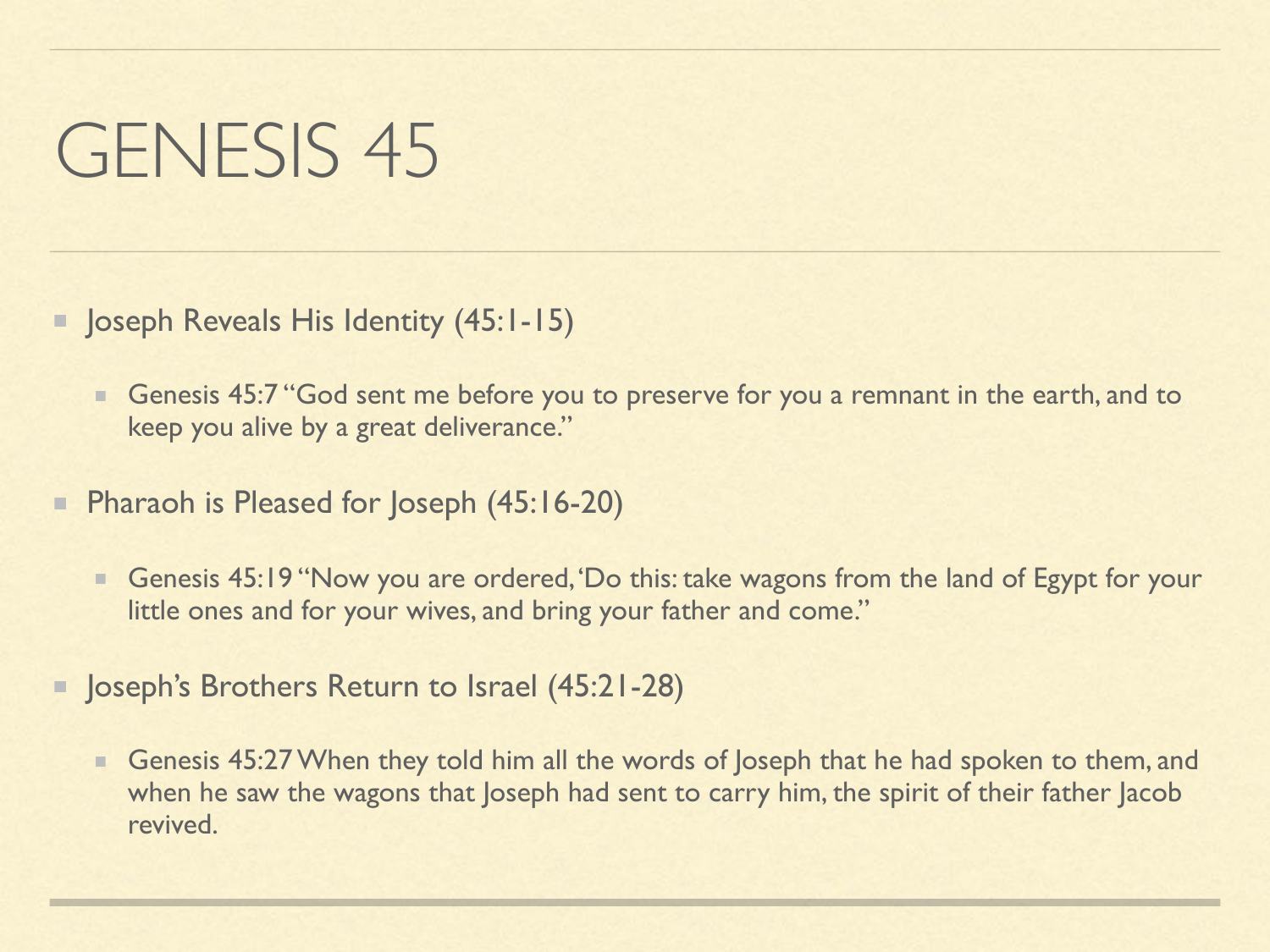- **Journey to Egypt (46:1-7)** 
	- Genesis 46:2-3 God spoke to Israel in visions of the night and said, "Jacob, Jacob." And  $\blacksquare$ he said, "Here I am." He said, "I am God, the God of your father; do not be afraid to go down to Egypt, for I will make you a great nation there."
- **Jacob's Family (46:8-27)** 
	- Genesis 46:27 all the persons of the house of Jacob, who came to Egypt, were seventy.  $\blacksquare$
- Reunion with Joseph (46:28-34)
	- Genesis 46:30 Then Israel said to Joseph, "Now let me die, since I have seen your face, that you are still alive."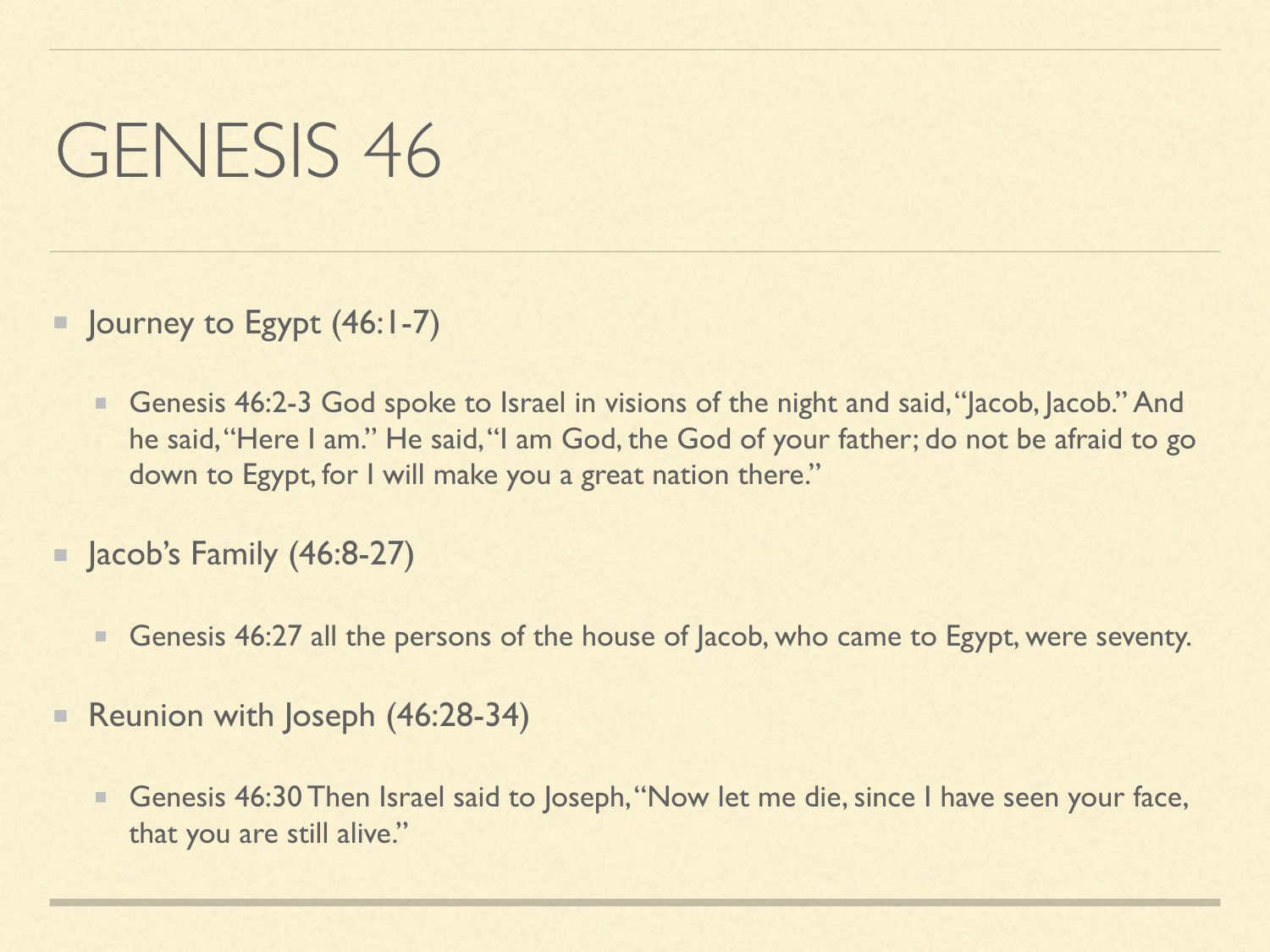Pharaoh and Joseph's Family (47:1-10)

- Genesis 47:6 "The land of Egypt is at your disposal; settle your father and your brothers in the best of the land, let them live in the land of Goshen; and if you know any capable men among them, then put them in charge of my livestock."
- Famine (47:11-26)  $\qquad \qquad \blacksquare$ 
	- Genesis 47:20 So Joseph bought all the land of Egypt for Pharaoh, for every Egyptian sold his  $\begin{array}{c} \begin{array}{c} \begin{array}{c} \begin{array}{c} \end{array} \end{array} \end{array} \end{array} \end{array} \end{array}$ field, because the famine was severe upon them. Thus the land became Pharaoh's.
- Jacob's Waning Years (47:27-31)
	- Genesis 47:27 Now Israel lived in the land of Egypt, in Goshen, and they acquired property in it and were fruitful and became very numerous.